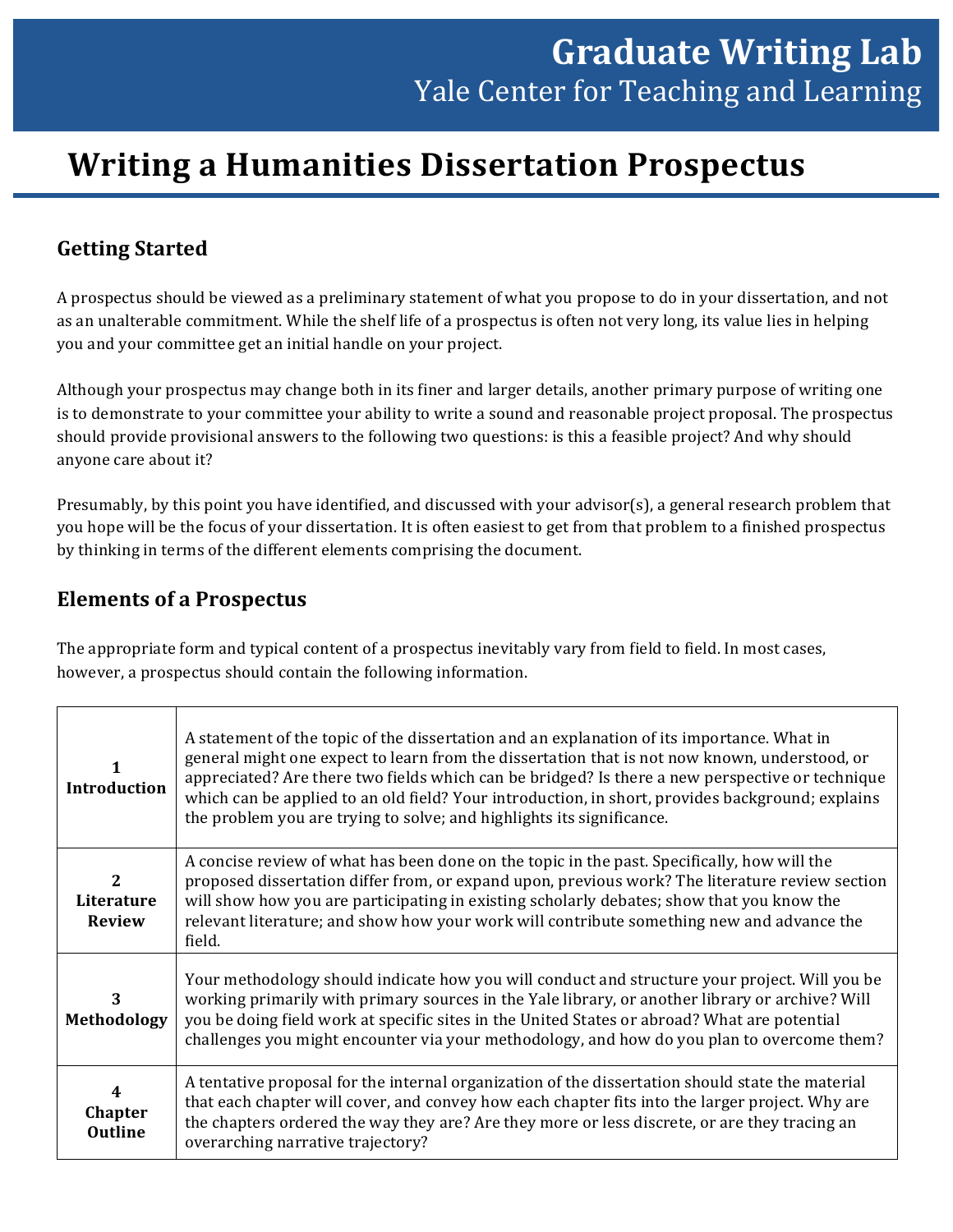| 5<br><b>Timeline</b><br>(Optional) | A provisional timetable for completion of the dissertation might include research and chapter-<br>writing goals for each semester, when and for how long you plan to visit archives or do<br>fieldwork, as well as grants or fellowships that you plan to apply for (when are their deadlines?)<br>and what periods of your research they will cover. |
|------------------------------------|-------------------------------------------------------------------------------------------------------------------------------------------------------------------------------------------------------------------------------------------------------------------------------------------------------------------------------------------------------|
| 6<br><b>Bibliography</b>           | This can be simply a list of sources, or you can annotate the list. There are also a number of ways<br>in which you can organize the sources: for example, you can separate them into primary and<br>secondary sections, or divide the sources up by chapter.                                                                                         |

Although it is difficult to prescribe a standard length for the prospectus, it should be long enough to include essential information for all proposed topics, but concise enough to focus clearly on the subject. About twenty-five pages, excluding bibliography, should be sufficient in most cases. Check your program or department guidelines to be sure.

## **Drafting the Prospectus**

Most students give themselves a semester to write their prospectus. If they have taken their oral exams in the fall of their third year, for instance, they aim to have the prospectus completed by the end of the spring semester. Many students deviate from this timeline, though, finding one that works for them and their committee.

Some prospectus sections are easier to write because they are more straightforward. Others not so much; they require a lot of reading. It might be easiest to begin with pulling together a list of all the sources, both primary and secondary, that you have found so far. Separating those sources into groups based on the chapters for which you anticipate using them will give you a helpful overview of the ground each chapter is going to cover. After you have assembled your bibliography, in other words, you can move to drafting your chapter outline. Writing your chapter outline will give you a clearer sense of what your methodology is going to be, so writing your methodology section might be the next step. Finally, you can write your literature review and introduction.

Writing the prospectus backward in this way is helpful because it is often not until you have been working on it for a while that your brain finally extrudes the core questions around which the project as a whole revolves. However, there is no one-size-fits-all technique for prospectus writing. If you already have a clear idea of the project, and would find it easiest to systematically begin at the beginning and end at the end, go for it!

## **After You Have Drafted the Prospectus**

Your Ph.D. program may require you to schedule a dissertation prospectus colloquium (or "defense") with your committee once you have drafted the prospectus. If so, send the prospectus to your committee about a month before the colloquium date, in order to give faculty members enough time to read and make comments on it. They may suggest that you write a second draft in response to their comments before the colloquium. If so, make sure you budget enough time to do so.

Many students are uncertain how best to prepare for the colloquium itself, which usually lasts an hour, and entails reserving a room in advance so that all the members of your committee can gather in one place to discuss your project together before launching you into writing it. The colloquium is intended to be a relatively informal conversation, so don't worry about preparing too much material for yours in advance. You can make a brief opening statement, lasting a couple of minutes, in which you recap how you arrived at the topic, and then segue into questions you have for your committee regarding aspects of the project you are unsure about, or simply to help you think about your topic in new ways.